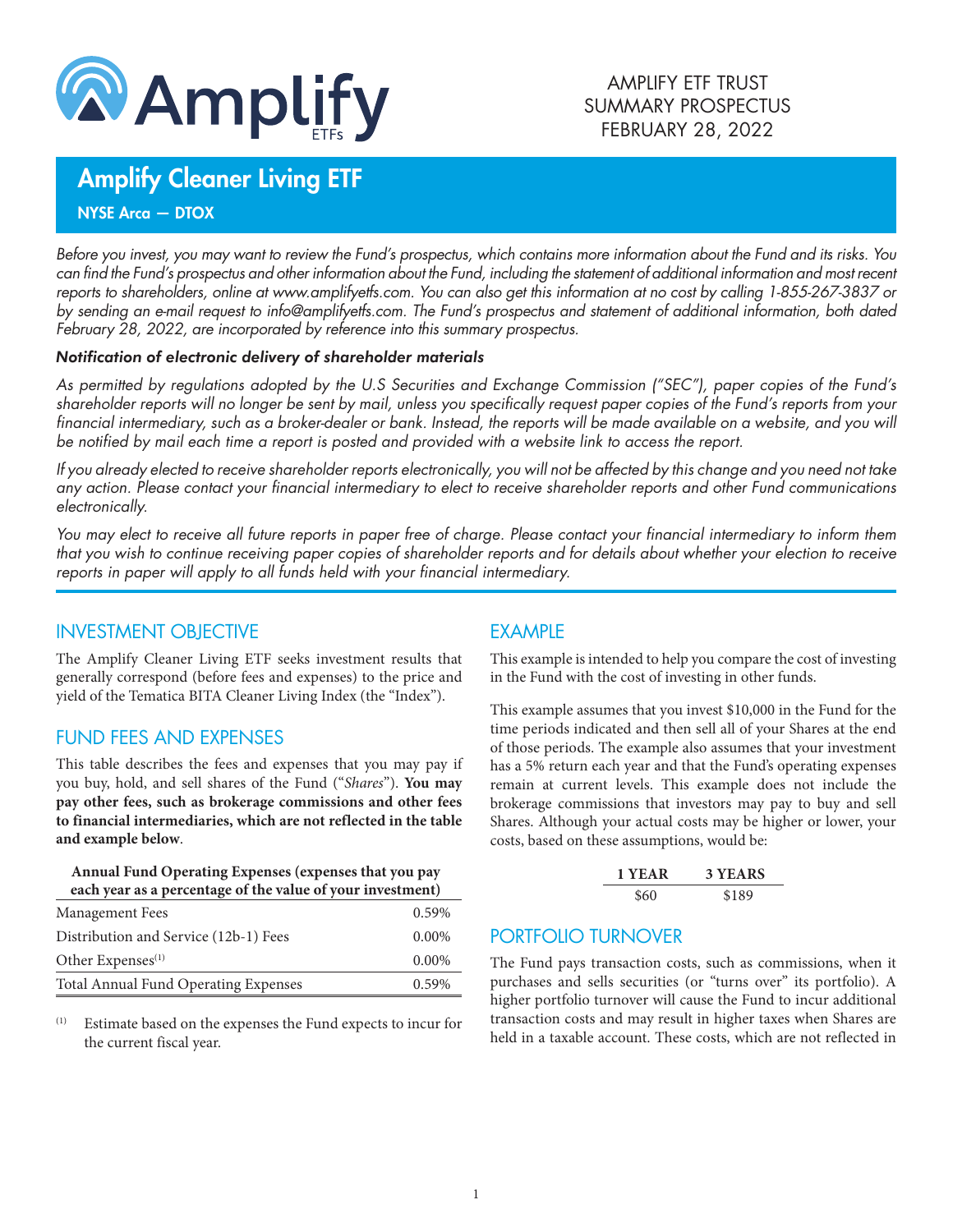Total Annual Fund Operating Expenses or in the example, may affect the Fund's performance. During the fiscal period ended October 31, 2021, the Fund's portfolio turnover rate was 0% of the average value of its portfolio.

## PRINCIPAL INVESTMENT STRATEGIES

The Fund will, under normal market conditions, invest at least 80% of its net assets (plus borrowings for investment purposes) in the securities that comprise the Index. The Fund employs a "passive management" investment strategy in seeking to achieve its investment objective. Using an indexing investment approach, the Fund attempts to replicate, before fees and expenses, the performance of the Index. The Fund generally will use a replication methodology, meaning it will invest in all of the underlying securities comprising the Index in proportion to the weightings in the Index. However, the Fund may utilize a sampling methodology under various circumstances where it may not be possible or practicable to purchase all of the underlying securities in the Index. The Fund's investment sub-adviser, Penserra Capital Management LLC ("Penserra" or the "Sub-Adviser") manages the investment of the Fund's assets. Tematica Research, LLC ("Tematica" or the "Index Sponsor"), which owns the Index, determines the securities for the Index. The Index is calculated, administered and published by BITA GmbH ("BITA" or the "Index Administrator"). Neither the Index Sponsor nor the Index Administrator is affiliated with the Fund, Amplify Investments LLC (the "Adviser" or "Amplify Investments") or the Sub-Adviser.

The Index is designed to measure the market performance of a basket of publicly listed companies that the Index Sponsor identifies as creating products or providing services that have the potential for a positive impact on the human body and/or the environment ("*Cleaner Living Companies*"). The Index focuses on Cleaner Living Companies in the following five market segments: cleaner building and infrastructure, cleaner energy, cleaner food and dining, cleaner health and beauty, and cleaner transportation (the "*Cleaner Living Market Segments*"). The Index is designed to produce a portfolio that has the potential for capital appreciation by identifying companies positioned to take advantage of increasing consumer preferences for food, beverages, personal care products, energy and transportation provided by Cleaner Living Companies. The Index Sponsor maintains a database of individual companies for each of the Cleaner Living Market Segments using revenue and earnings screening tools, which is updated twice per year.

The Index Sponsor seeks to identify from publicly available sources those companies that derive at least 80% of their revenues or earnings from one of the five market segments detailed below. The Index Sponsor relies on publicly available information regarding Cleaner Living Companies to determine whether such companies qualify for inclusion in the Index. The Cleaner Living Market Segments are:

(1) *Cleaner Building and Infrastructure*: This segment seeks to include companies that focus on the development and production of construction materials utilizing environmentally friendly processes, which includes materials and finished goods that are manufactured using high levels of recycled or sustainable materials

- (2) *Cleaner Energy*: This segment seeks to include companies that focus on renewable energy, including companies that generate electricity through renewable power generation, as well as companies that provide goods and/or services supporting the renewable power industry.
- (3) *Cleaner Food and Dining*: This segment seeks to include companies that focus on the production and/or sale of natural, organic, non-GMO foods and beverages, as well as products that specifically avoid using preservatives, artificial and other sweeteners, and saturated fats.
- (4) *Cleaner Health and Beauty*: This segment seeks to include companies that develop and manufacture health and beauty products (including natural skincare and makeup, toxin-free toothpastes, shampoos, soaps, feminine hygiene, and infant products) focused on natural ingredients and fewer or no preservatives. This segment also focuses on companies that develop, manufacture, and sell goods and/or services that promote and/or facilitate fitness activities.
- (5) *Cleaner Transportation*: This segment seeks to include companies that develop, manufacture and sell electric powered vehicles. This segment also seeks to include companies that provide goods and services in support of the electric vehicle industry.

Companies eligible for consideration in the Index must meet the following eligibility criteria:

- (1) The security (including American Depositary Receipts) is listed for trading on a "Relevant Exchange", which are exchanges in the United States and Canada and include the: Canadian Securities Exchange; Toronto Stock exchange; New York Stock Exchange; NYSE American; NYSE Arca; NASDAQ Capital Market; NASDAQ Global Market; NASDAQ Global Select; and CBOE US.
- (2) The security has a minimum worldwide market capitalization of \$100 million;
- (3) The security has a minimum 90-day average daily trading volume of \$1 million; and
- (4) The security has a minimum free float of 20%.

The Index is reconstituted and rebalanced semi-annually at the close of business on the third Friday of June and December. If such day is not a "Business Day" (defined as any day a Relevant Exchange is open for trading), the rebalancing date will occur on the subsequent Business Day. The determination date for ordinary adjustments occurs five Business Days preceding the third Friday of the rebalancing month. On each rebalancing date, the sum of all securities or instruments issued by a single issuer cannot exceed 10% of the total Index weight. The Index Administrator shall receive the Index Universe from the Index Sponsor each last Friday of the month preceding the rebalancing month.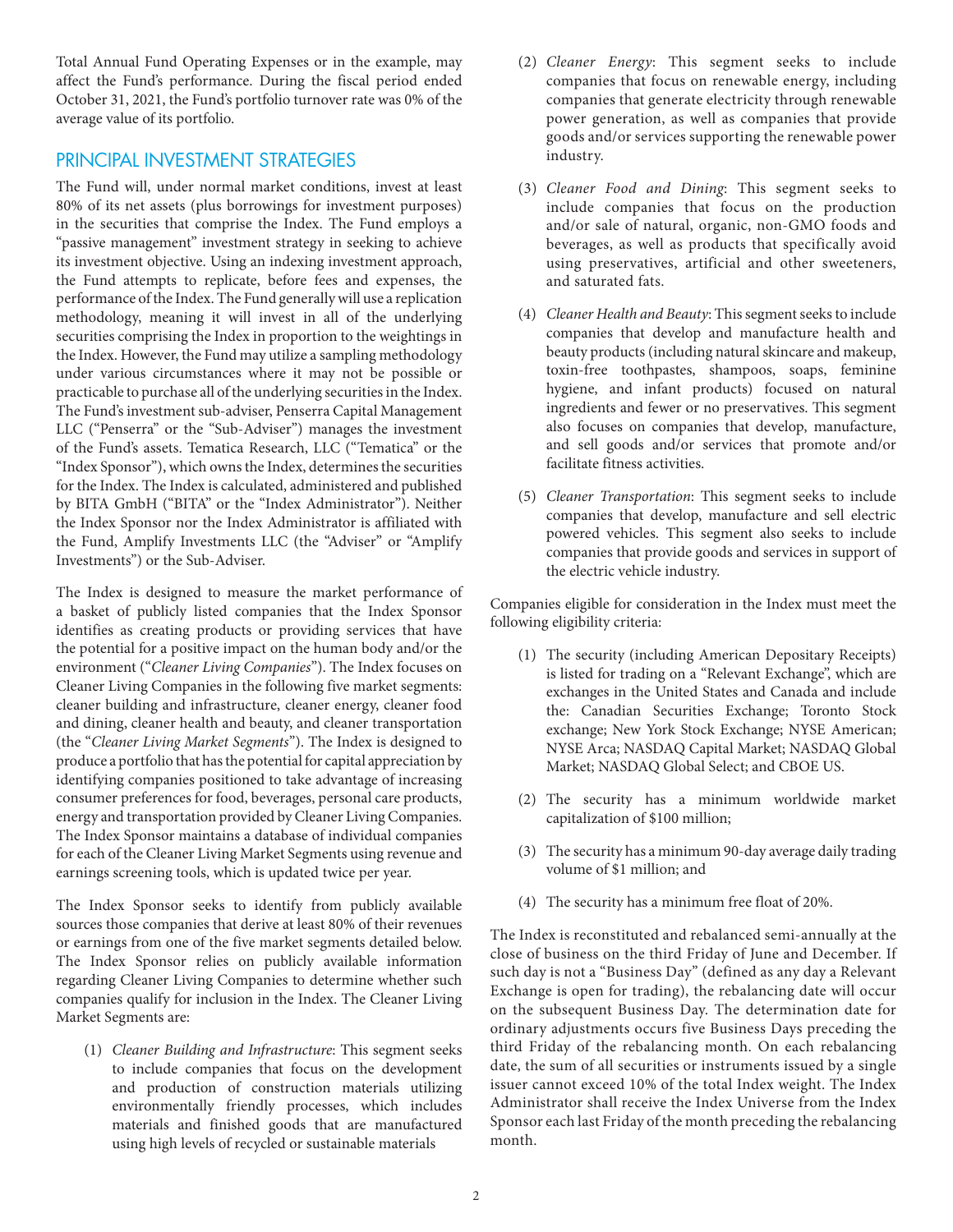The Index Sponsor may substitute an index constituent with a candidate index constituent upon occurrence of an extraordinary event (such as a merger, takeover bid, delisting or insolvency). Additionally, an extraordinary rebalancing can be triggered when, as measured on the last Friday of every calendar month, a single issuer exhibits a weight which is above ten times the weight assigned to that issuer on the last regular rebalancing.

Certain of the companies that trade on the Relevant Exchanges may be located in countries that are considered to be emerging market countries. The Adviser defines an emerging market country as those countries considered to be developing by the International Monetary Fund, the World Bank, the International Finance Corporation or one of the leading global investment banks. See "Emerging Markets Risk" for additional information regarding the risks associated with investing in countries considered to be emerging market countries.

As of the date of this prospectus, the Index was comprised of 76 securities. As of the date of this prospectus, the Fund had significant exposure to the Consumer Staples and Consumer Discretionary sectors. The number of securities in the Index may change over time. The Index utilizes an equal weight methodology, subject to a weight cap on any one Cleaner Living Market Segment. If the sum of the weights of the components in any one Cleaner Living Market Segment exceeds 30%, the weight of such segment will be reduced to 30% and allocated equally across the components of the other Cleaner Living Market Segments. The Index is calculated as a gross total return Index, whereby reinvestments of Cash and special dividend distributions are included without deducting the withholding tax.

*Concentration Policy.* The Fund will not concentrate (*i.e*., invests more than 25% of the value of its total assets) in securities of issuers in any industry or group of identified industries, except to the extent the Index concentrates in an industry or group of identified industries.

The Fund is classified as "non-diversified" under the Investment Company Act of 1940, as amended (the "*1940 Act*").

## PRINCIPAL RISKS OF INVESTING IN THE FUND

You could lose money by investing in the Fund. An investment in the Fund is not a deposit of a bank and is not insured or guaranteed by the Federal Deposit Insurance Corporation or any other governmental agency. There can be no assurance that the Fund's investment objective will be achieved.

**Authorized Participant Concentration Risk.** Only an authorized participant may engage in creation or redemption transactions directly with the Fund. The Fund has a limited number of institutions that act as authorized participants on an agency basis (i.e. on behalf of other market participants). To the extent that these institutions exit the business or are unable to proceed with creation and/or redemption orders with respect to the Fund and no other authorized participant is able to step forward to create or redeem, in either of these cases, Shares may trade at a discount to the Fund's net asset value ("NAV") and possibly face delisting.

**Concentration Risk.** To the extent that the Index concentrates in investments related to a particular industry or group of identified industries, the Fund will also concentrate its investments to approximately the same extent. Similarly, if the Index has significant exposure to one or more sectors, the Fund's investments will likely have significant exposure to such sectors. In such event, the Fund's performance will be susceptible to adverse events impacting such industry or sector, which may include, but are not limited to, the following: general economic conditions or cyclical market patterns that could negatively affect supply and demand; competition for resources; adverse labor relations; political or world events; obsolescence of technologies; and increased competition or new product introductions that may affect the profitability or viability of companies in a particular industry or sector. As a result, the value of the Fund's investments may rise and fall more than the value of shares of a fund that invests in securities of companies in a broader range of industries or sectors.

**Consumer Discretionary Companies Risk.** The Fund invests in consumer discretionary companies, which are companies that provide non-essential goods and services, such as retailers, media companies and consumer services. These companies manufacture products and provide discretionary services directly to the consumer, and the success of these companies is tied closely to the performance of the overall domestic and international economy, interest rates, competition and consumer confidence. Success depends heavily on disposable household income and consumer spending. Changes in demographics and consumer tastes can also affect the demand for, and success of, consumer discretionary products in the marketplace.

**Consumer Staples Companies Risk.** Consumer staples companies provide products directly to the consumer that are typically considered non-discretionary items based on consumer purchasing habits. Such products include food, beverages, household items and tobacco. Consumer staples companies may be affected by the regulation of various product components and production methods, new laws, regulations or litigation, marketing campaigns, competitive pricing and other factors affecting consumer demand. Changes in the worldwide economy, demographics, consumer preferences and/or spending, exploration and production spending may adversely affect these companies, as well as natural and man-made disasters, political, social or labor unrest, world events and economic conditions.

**Currency Risk.** Because the Fund's NAV is determined in U.S. dollars, the Fund's NAV could decline if a relevant foreign currency depreciates against the U.S. dollar or if there are delays or limits on the repatriation of such currency. Currency exchange rates can be very volatile and can change quickly and unpredictably. As a result, the Fund's NAV may change without warning, which could have a significant negative impact on the Fund.

**Cyber Security Risk.** The Fund is susceptible to operational risks through breaches in cyber security. A breach in cyber security refers to both intentional and unintentional events that may cause the Fund to lose proprietary information, suffer data corruption or lose operational capacity. Such events could cause the Fund to incur regulatory penalties, reputational damage, additional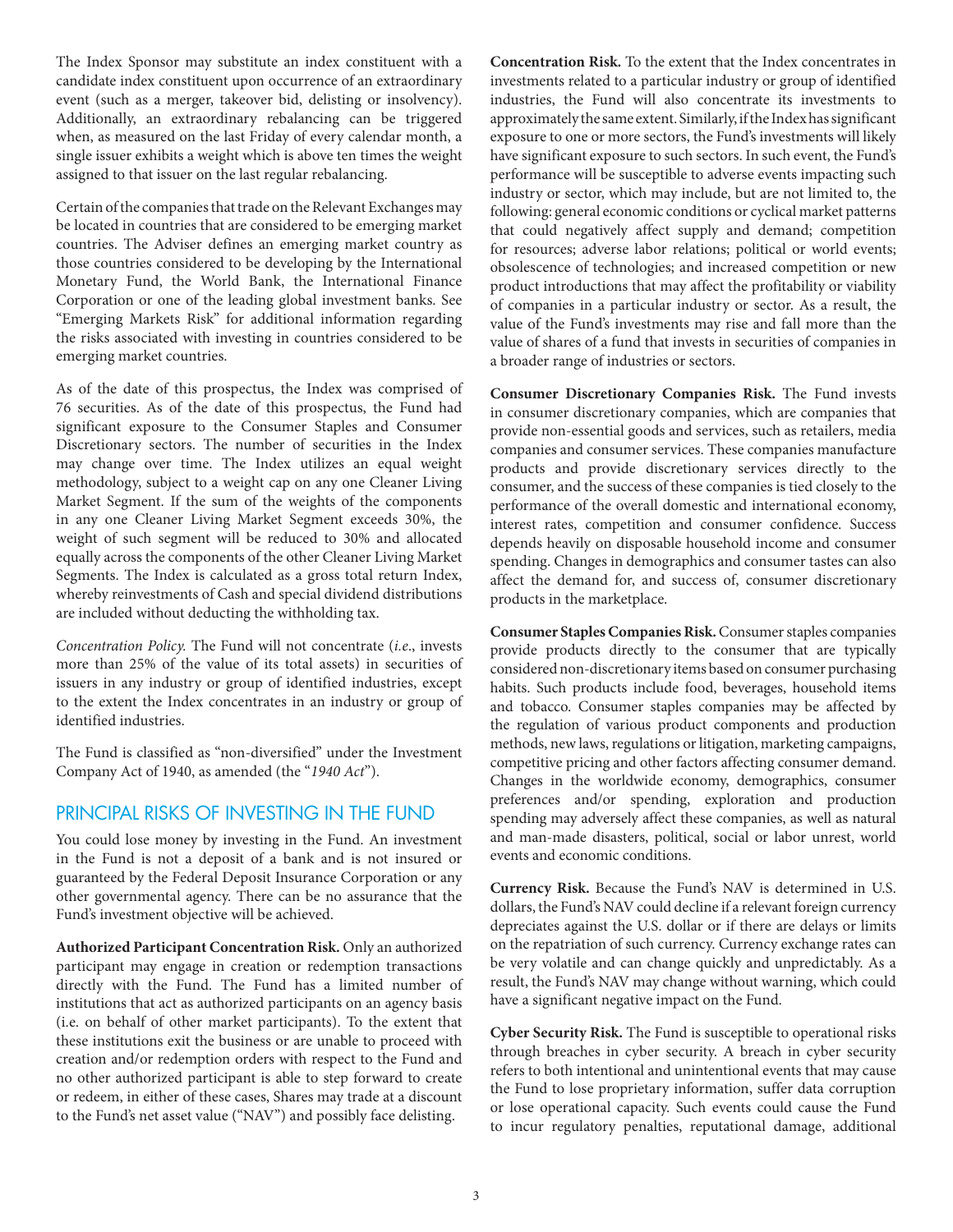compliance costs associated with corrective measures and/or financial loss. Cyber security breaches may involve unauthorized access to the Fund's digital information systems through "hacking" or malicious software coding, but may also result from outside attacks such as denial-of-service attacks through efforts to make network services unavailable to intended users. In addition, cyber security breaches of the Fund's third-party service providers, such as its administrator, transfer agent, custodian, or sub-adviser, as applicable, or issuers in which the Fund invests, can also subject the Fund to many of the same risks associated with direct cyber security breaches. While the Fund has established business continuity plans and risk management systems designed to reduce the risks associated with cyber security, there are inherent limitations in such plans and systems. Additionally, there is no guarantee that such efforts will succeed, especially because the Fund does not directly control the cyber security systems of issuers or third-party service providers.

**Depositary Receipts Risk.** The Fund may invest in depositary receipts. Depositary receipts may be subject to certain of the risks associated with direct investments in the securities of foreign companies, such as currency, political, economic and market risks, because their values depend on the performance of the non-dollar denominated underlying foreign securities. Certain countries may limit the ability to convert depositary into the underlying foreign securities and vice versa, which may cause the securities of the foreign company to trade at a discount or premium to the market price of the related depositary receipts. Depositary receipts may be purchased through "sponsored" or "unsponsored" facilities. A sponsored facility is established jointly by a depositary and the issuer of the underlying security. A depositary may establish an unsponsored facility without participation by the issuer of the deposited security. Unsponsored receipts may involve higher expenses and may be less liquid. Holders of unsponsored depositary receipts generally bear all the costs of such facilities, and the depositary of an unsponsored facility frequently is under no obligation to distribute shareholder communications received from the issuer of the deposited security or to pass through voting rights to the holders of such receipts in respect of the deposited securities.

**Emerging Markets Risk.** Emerging market countries include, but are not limited to, those considered to be developing by the International Monetary Fund, the World Bank, the International Finance Corporation or one of the leading global investment banks. The majority of these countries are likely to be located in Asia, Latin America, the Middle East, Central and Eastern Europe, and Africa. Investments in emerging market issuers are subject to a greater risk of loss than investments in issuers located or operating in more developed markets. This is due to, among other things, the potential for greater market volatility, lower trading volume, higher levels of inflation, political and economic instability, greater risk of a market shutdown and more governmental limitations on foreign investments in emerging market countries than are typically found in more developed markets. The markets of emerging markets countries are generally more volatile than the markets of developed countries with more mature economies. Moreover, emerging markets often have less uniformity in accounting and reporting requirements, less reliable securities valuations, greater

risks associated with custody of securities, greater risk of market closure or manipulation, limited reliable access to capital, greater risk of exchange delistings and less liquidity than developed markets. In addition, emerging markets often have greater risk of capital controls through such measures as taxes or interest rate control than developed markets. Differences in applicable regulatory, accounting, auditing and financial reporting and recordkeeping standards create difficulties in evaluating emerging market companies due to lower quality or less available financial information. The rights and remedies available to investors in emerging market securities may be more limited than those available for investments in developed markets. All of the risks of investing in Non-U.S. securities are heightened by investing in emerging markets countries. Certain emerging market countries may also lack the infrastructure necessary to attract large amounts of foreign trade and investment. The limitations associated with investments in emerging market companies could impact the Fund's ability to achieve its investment objective.

**Index Administrator Risk.** The Fund seeks to achieve returns that generally correspond, before fees and expenses, to the performance of the Index, as published by the Index Administrator. There is no assurance that the Index Administrator will compile its Index accurately, or that the Index will be determined, composed or calculated accurately. While the Index Administrator gives descriptions of what the Index is designed to achieve, the Index Administrator does not provide any warranty or accept any liability in relation to the quality, accuracy or completeness of data in its indices, and it does not guarantee that the Index will be in line with its methodology.

**Index Risk.** The Fund is not actively managed. The Fund invests in securities included in its Index regardless of their investment merit. Unlike many investment companies, the Fund does not utilize an investing strategy that seeks returns in excess of the Index. Therefore, it would not necessarily buy or sell a security unless that security is added or removed, respectively, from the Index, even if that security generally is underperforming.

**Line of Business Risk.** Some of the companies in which the Fund will invest are engaged in other lines of business unrelated to the Cleaner Living Market Segments and these lines of business could adversely affect their operating results. The operating results of these companies may fluctuate as a result of these additional risks and events in the other lines of business. In addition, a company's ability to engage in new activities may expose it to business risks with which it has less experience than it has with the business risks associated with its traditional businesses. Despite a company's possible success in activities linked to its activities in the Cleaner Living Market Segments, there can be no assurance that the other lines of business in which these companies are engaged will not have an adverse effect on a company's business or financial condition.

**Market Maker Risk.** If the Fund has lower average daily trading volumes, it may rely on a small number of third-party market makers to provide a market for the purchase and sale of Shares. Any trading halt or other problem relating to the trading activity of these market makers could result in a dramatic change in the spread between the Fund's NAV and the price at which the Shares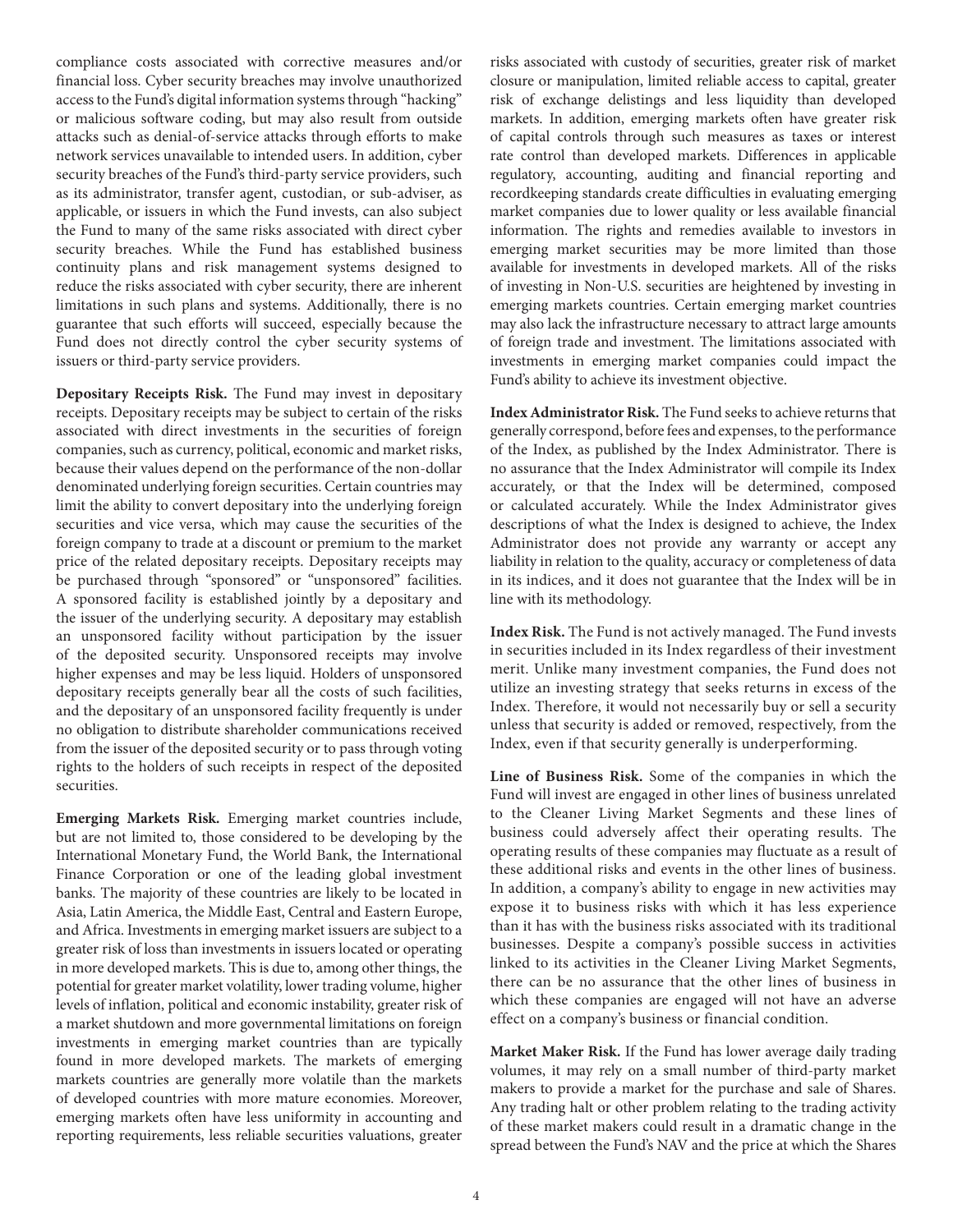are trading on the Exchange, which could result in a decrease in value of the Shares. In addition, decisions by market makers or authorized participants to reduce their role or step away from these activities in times of market stress could inhibit the effectiveness of the arbitrage process in maintaining the relationship between the underlying values of the Fund's portfolio securities and the Fund's market price. This reduced effectiveness could result in Shares trading at a discount to NAV and also in greater than normal intra-day bid-ask spreads for Shares.

**Market Risk.** Market risk is the risk that a particular security owned by the Fund or the Shares in general may fall in value, including the possible loss of the entire principal amount that you invest. Securities are subject to market fluctuations caused by such factors as economic, political, regulatory or market developments, changes in interest rates and perceived trends in securities prices, and changes in investors' perceptions of the financial condition of an issuer or the general condition of the relevant stock market, such as the current market volatility. Overall security values could decline generally or could underperform other investments. In addition, local, regional or global events such as war, acts of terrorism, spread of infectious diseases or other public health issues, recessions, or other events could have a significant negative impact on the Fund and its investments. For example, the COVID-19 pandemic and efforts to contain its spread resulted in extreme volatility in the financial markets. While the development of vaccines has slowed the spread of the disease, there is no guarantee that the vaccines will be effective against emerging variants of the disease. As the global pandemic illustrated, such events may affect certain regions, sectors and industries more significantly than others. Such events could also adversely affect the prices and liquidity of the Fund's portfolio securities or other instruments and could result in disruptions to trading markets. Any of such circumstances could materially negatively impact the value of the Fund's Shares and result in increased market volatility. During any such events, the Fund's Shares may trade at an increased premium or discount to its NAV.

**New Fund Risk.** The Fund is new and currently has fewer assets than larger funds, and like other new funds, large inflows and outflows may impact the Fund's market exposure for limited periods of time. This impact may be positive or negative, depending on the direction of market movement during the period affected. Additionally, because the Fund has fewer assets than larger funds over which to spread its fixed costs, its expense levels on a percentage basis will be higher than that of a larger Fund.

**Non-Correlation Risk.** The Fund's return may not match the return of the Index for a number of reasons. For example, the Fund incurs operating expenses not applicable to the Index, and incurs costs in buying and selling securities, especially when rebalancing the Fund's securities holdings to reflect changes in the composition of the Index. Although the Fund currently intends to seek to fully replicate the Index, the Fund may use a representative sampling approach, which may cause the Fund not to be as well-correlated with the return of the Index as would be the case if the Fund purchased all of the securities in the Index in the proportions represented in the Index. In addition, the performance of the Fund and the Index may vary due to asset valuation differences and differences between the Fund's portfolio and the Index resulting from legal restrictions, cost or liquidity constraints.

**Non-Diversification Risk.** Because the Fund is non-diversified and can invest a greater portion of its assets in securities of individual issuers than a diversified fund, changes in the market value of a single investment could cause greater fluctuations in Share price than would occur in a diversified fund. This may increase the Fund's volatility and cause the performance of a relatively small number of issuers to have a greater impact on the Fund's performance.

**Non-U.S. Investment Risk.** Securities issued by non-U.S. companies present risks beyond those of securities of U.S. issuers. Risks of investing in the securities of non-U.S. companies include: different accounting standards; expropriation, nationalization or other adverse political or economic developments; currency devaluation, blockages or transfer restrictions; changes in foreign currency exchange rates; taxes; restrictions on non-U.S. investments and exchange of securities; and less government supervision and regulation of issuers in non-U.S. countries. Prices of non-U.S. securities also may be more volatile.

**Operational Risk.** The Fund is exposed to operational risks arising from a number of factors, including, but not limited to, human error, processing and communication errors, errors of the Fund's service providers, counterparties or other third-parties, failed or inadequate processes and technology or systems failures. The Fund, Adviser and Sub-Adviser seek to reduce these operational risks through controls and procedures. However, these measures do not address every possible risk and may be inadequate to address these risks.

**Passive Investment Risk.** The Fund is not actively managed. The Fund invests in securities included in or representative of its Index regardless of their investment merit. The Fund does not attempt to outperform the Index. The Fund generally will not attempt to take defensive positions in declining markets, and as a result, the Fund's performance may be adversely affected by a general decline in the market segments relating to the Index.

**Premium/Discount Risk.** The NAV of Shares will generally fluctuate with changes in the market value of the Fund's holdings. The market prices of Shares will generally fluctuate in accordance with change in NAV as well as the relative supply of and demand for Shares on the Exchange. The Fund cannot predict whether Shares will trade bellow (discount), at or above (premium) their NAV. Price differences may be due, in large part, to the fact that supply and demand forces at work in the secondary trading market for Shares will be closely related to, but not identical to, the same forces influencing the prices of the holdings of the Fund trading individually or in the aggregate at any point in time.

**Risks Related to Cleaner Living Companies.** Cleaner Living Companies may face intense competition and may be subject to short product lifecycles, and potentially rapid product obsolescence. The Fund's focus on "Cleaner Living Companies" may affect its exposure to certain sectors or issuers which may impact the Fund's performance, positively or negatively.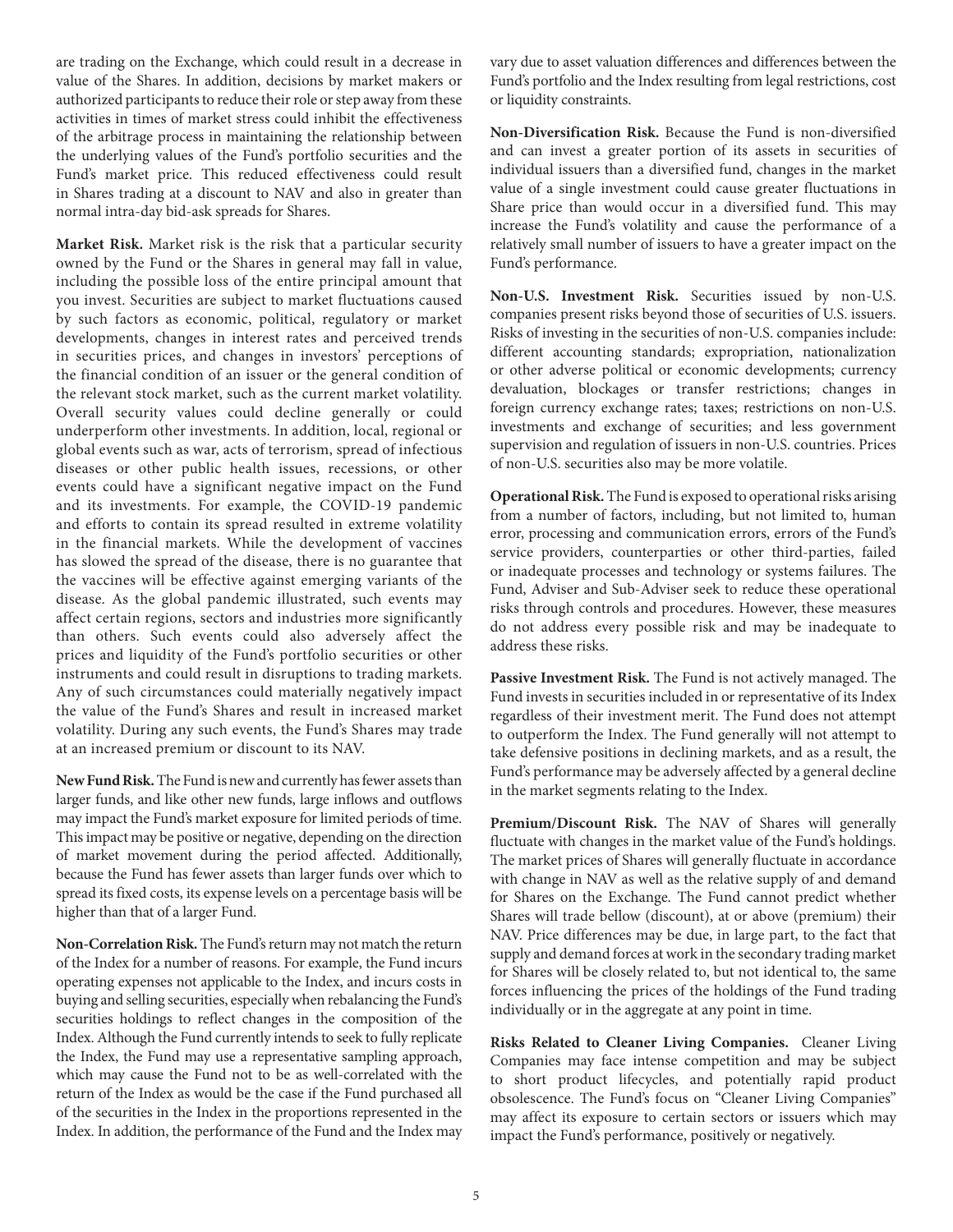**Risks Related to Cleaner Building and Infrastructure.** The Fund's portfolio may include companies that are selected due to their exposure to the Cleaner Building and Infrastructure market segment. Companies in this market segment may be subject to a variety of factors that may adversely affect their business or operations, including, but not limited to, costs associated with compliance with regulations, rising interest costs in connection with capital construction, government budgetary constraints that impact publicly funded projects, the effects of general economic conditions throughout the world, increased competition, and uncertainties regarding the availability of fuel and other natural resources. These companies may also be affected by innovations in technology that could render the way in which a company delivers a product or service obsolete, as well as natural or man-made disasters.

**Risks Related to Cleaner Energy.** The Fund's portfolio may include companies that are selected due to their exposure to the Cleaner Energy market segment. Companies in this segment are susceptible to adverse economic, business, societal, political, environmental, regulatory and other developments. Energy companies have historically experienced substantial price volatility and are subject to specific risks, such as fluctuations in commodity prices and/or interest rates, increased governmental or environmental regulation, declines in foreign or domestic production, slowdowns in new construction, extreme weather or other natural disasters, and threats of attack by terrorists on energy assets. Energy companies may be significantly affected by the supply and demand of particular energy products, which can result in over or underproduction. Changes in the regulatory environment for energy companies may affect the profitability of such companies.

**Risks Related to Cleaner Food and Dining.** The Fund's portfolio may include companies that are selected due to their exposure to the Cleaner Food and Dining market segment. The food and dining industry is highly competitive and can be significantly affected by demographic and product trends, competitive pricing, food fads, marketing campaigns, environmental factors, spread of infectious disease and health factors, government regulation, adverse changes in general economic conditions, evolving consumer preferences, nutritional and health-related concerns, federal, state and local food inspection and processing controls, consumer product liability claims, risks of product tampering and the availability and expense of liability insurance.

**Risks Related to Cleaner Health and Beauty.** The Fund's portfolio may include companies that are selected due to their exposure to the Cleaner Health and Beauty market segment. These companies may face general risks which include the general state of the economy, intense competition and consumer spending trends. A decline in the economy that results in a reduction of consumer's disposable income can negatively impact spending habits, which may negatively impact companies in this market segment. Technological advances can also impact the competitiveness of certain issuers. Certain of the companies within this market segment may also be impacted by the spread of infectious disease and other health factors.

**Risks Related to Cleaner Transportation.** The Fund's portfolio may include companies that are selected due to their exposure to the Cleaner Transportation market segment. The stock prices of companies in this market segment are affected by both supply and demand for their specific product. Government regulation, worldwide events and economic conditions may affect the performance of companies in this market segment.

**Smaller Companies Risk.** Small and/or mid-capitalization companies may be more vulnerable to adverse general market or economic developments, and their securities may be less liquid and may experience greater price volatility than larger, more established companies as a result of several factors, including limited trading volumes, products or financial resources, management inexperience and less publicly available information. Accordingly, such companies are generally subject to greater market risk than larger, more established companies.

**Trading Issues Risk.** Although the Shares of the Fund are listed for trading on the Exchange, there can be no assurance that an active trading market for such Shares will develop or be maintained. Shares trade on the Exchange at market prices that may be below, at or above the Fund's NAV. Trading in Shares on the Exchange may be halted due to market conditions or for reasons that, in the view of the Exchange, make trading in shares inadvisable. In addition, trading in Shares on the Exchange is subject to trading halts caused by extraordinary market volatility pursuant to Exchange "circuit breaker" rules. Market makers are under no obligation to make a market in the Fund's Shares, and authorized participants are not obligated to submit purchase or redemption orders for Creation Units. There can be no assurance that the requirements of the Exchange necessary to maintain the listing of the Fund will continue to be met or will remain unchanged. The Fund may have difficulty maintaining its listing on the Exchange in the event the Fund's assets are small or the Fund does not have enough shareholders. Further, shares of the Fund could decline in value or underperform other investments.

**The Shares will change in value, and you could lose money by investing in the Fund. The Fund may not achieve its investment objective.**